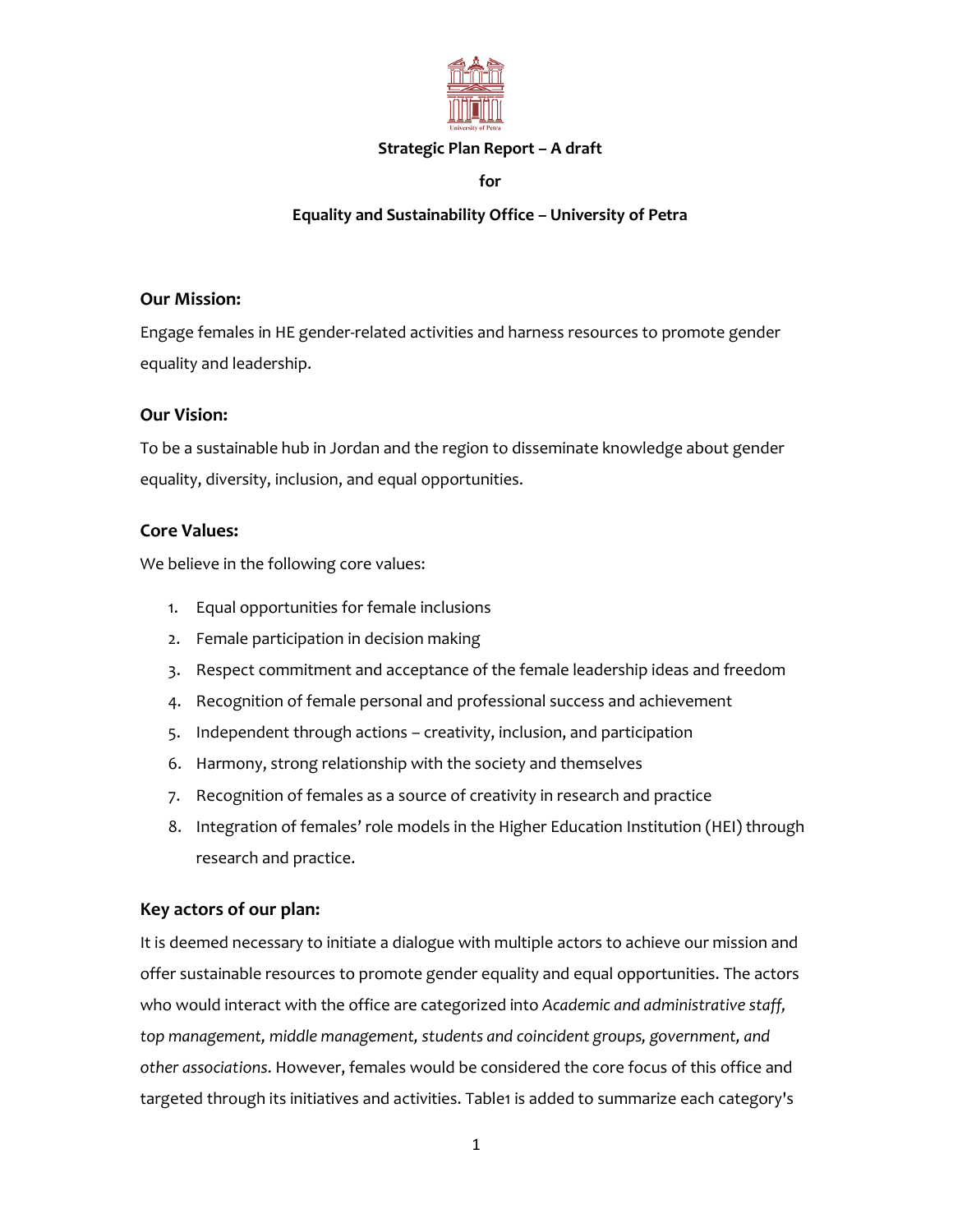

knowledge level about equality and sustainability as well as the expected level of influence on the office activities.

*1. Academic and administrative staff:* 

Female empowerment among this category members is important. Academic staff includes instructors and lecturers who deliver lectures while administrative staff includes employees who support the HEI. Academic and administrative staff have direct contact with students and they are considered role models for them. Thus, they would transfer empowerment and perceptions about equity, diversity, and inclusion to them. However, although academic and administrative staff might obtain higher education degrees, multiple researchers stated that they might lack knowledge about female empowerment due to factors related to family and culture (Al-Qahtani, Elgzar, Ibrahim, El-Houfy, & El Sayed, 2021). Thus, we consider that this category would have a high to medium level of knowledge about equality and sustainability and a high level of influence on changing the community's cultural perspective.

*2. Top management:*

This category includes senior management, executives, decision-makers, and policymakers. We realize that there is unconscious bias in institutions and management should handle this issue as systemic. They could get sponsors for the females who would offer guidance and support, allow a flexible work environment, conduct seminars to spread awareness of gender equality issues, and try to involve females in every possible institutional activity to avoid unobserved inequity. Thus, we believe that this category would have medium knowledge about equality and sustainability and a high level of Influence.

3. Middle management including Deans, Head of Departments: This category includes deans, heads of departments, and other offices/units' managers. This group members would have a considerable level of females' empowerment since it is noticed that they demonstrated commitment to progressing gender equality in their agencies and departments. They have a practical opportunity to implement gender equality, diversity, and equal opportunities in their working environment, which would be obtained from the top management.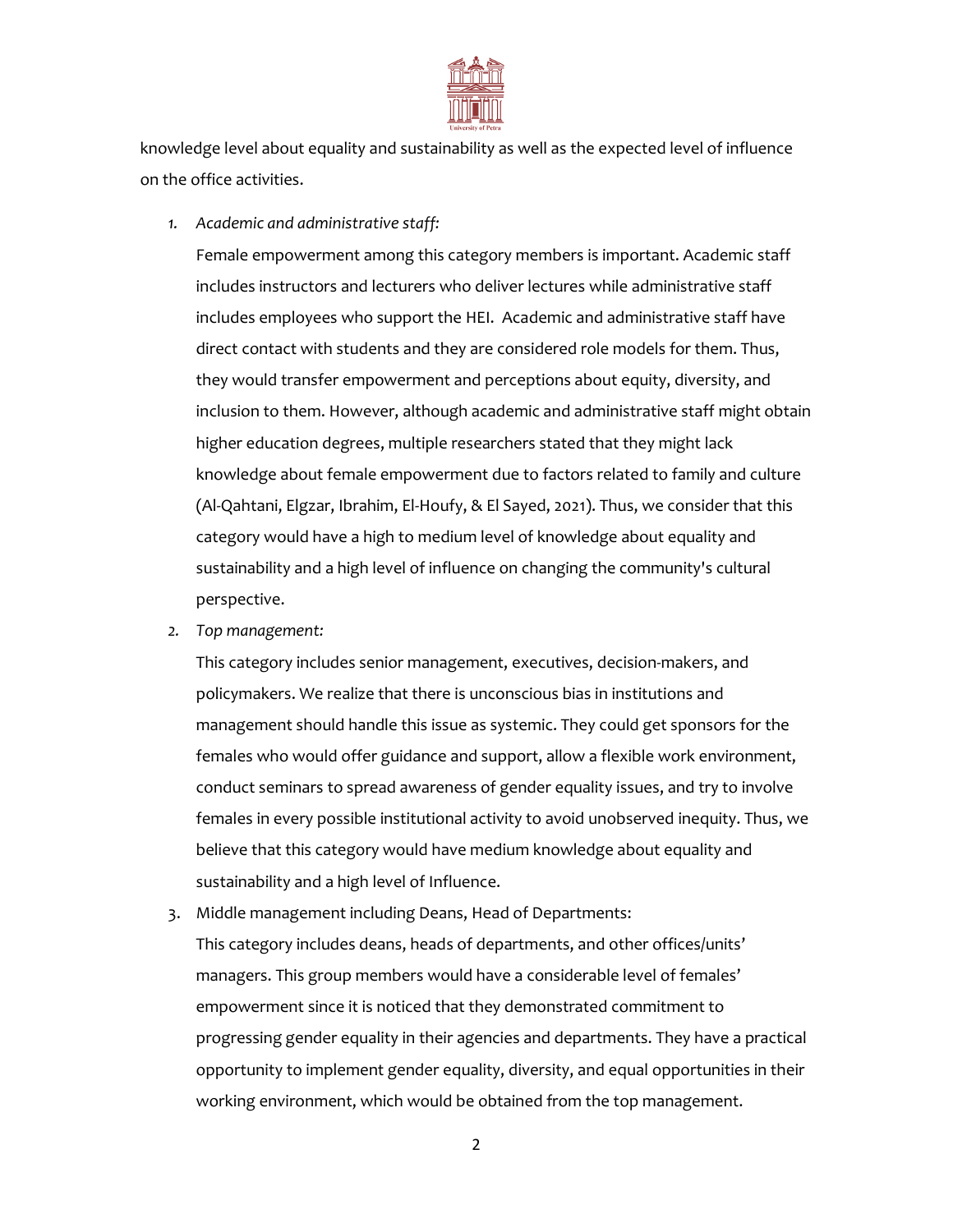

Additionally, they commit to offering the opportunity based on qualifications which consolidate the conceptions of how merit should be the first evaluation criteria and how this could intersect with gender at a low level. Thus, we believe that this category would have high knowledge on equality and sustainability and a high level of Influence.

4. Students:

This category includes all graduate and undergraduate students in the HEI. We believe that inculcating gender equality, diversity, inclusion, and equal opportunities among students is a vital milestone of females' empowerment because this would enable them to respond to the emerging challenges and shift the community perspectives. This group might not have a direct influence on the office decisionmaking process although it would steer some of our objectives. Thus, we believe that this category would have low knowledge about equality and sustainability and a low level of Influence.

5. Government:

This category includes any government agency that may have an interaction with the office and/or the HEI. We believe that cooperation with the government agencies is a must to stimulate a fruitful dialogue and raise awareness about gender equality issues through all available means. Although the government agencies might not have a considerable level of knowledge about gender equality issues, we realize that they would have a vital role in building a constructive milieu for exchanging ideas and achieve convergence of points of view. Thus, we believe that this category would have a medium knowledge about equality and sustainability and a high level of Influence.

6. Other associations:

Associations and NGOs' collaboration with HEIs is necessary to motivate its staff and students to achieve the designated mission and vision. It also might bring in modification to its culture and facilitate its advancement and innovation. Through capacity building, associations and NGOs would develop the HEI's knowledge and skills of planning and evaluating community and launch initiatives that promote equal opportunities and female empowerment. Thus, we assume that these associations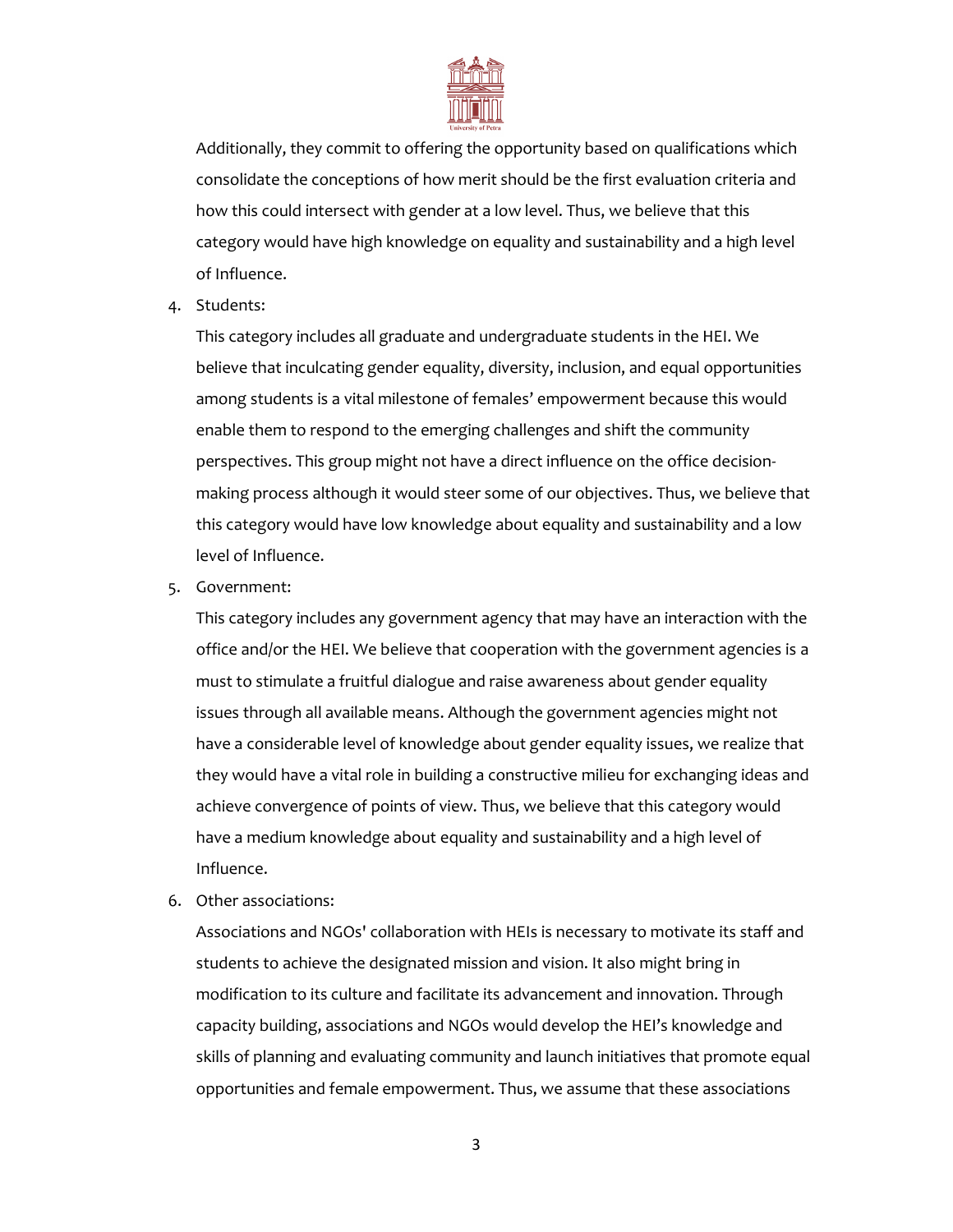

would have medium knowledge on equality and sustainability and a medium-low level of Influence.

| Actor                   | Knowledge level | <b>Influence</b> |
|-------------------------|-----------------|------------------|
| Academic and            | High-medium     | High             |
| administrative staff    |                 |                  |
| Top management          | Medium          | High             |
| Middle management       | High            | High             |
| Students and coincident | Low             | Low              |
| groups                  |                 |                  |
| Government              | Medium          | High             |
| Other associations      | Medium          | Medium-low       |

Table1: Actors knowledge about equality and sustainability and level of Influence

#### **Main problems:**

The status of females in the middle east and north Africa (MENA) region has acquired several researchers' attention. It was found that MENA females' concerns exceed those in other parts of the world based on economic, social, and political measures. This was found related to gender roles, perspectives, and the challenges facing the region (Sharkey, Nashat, & Tucker, 2020). As part of this region, we realize that the following problems need to be addressed:

- 1. Social and cultural perceptions gender equity issues and resistance to change stereotyping, prejudicial attitude against female leadership
- 2. Organizational resistance to change female representation
- 3. Lack of female-based opportunities (without written evidence)
- 4. Employment inequality
- 5. Lack of gender-based studies and research
- 6. Finding advocates/support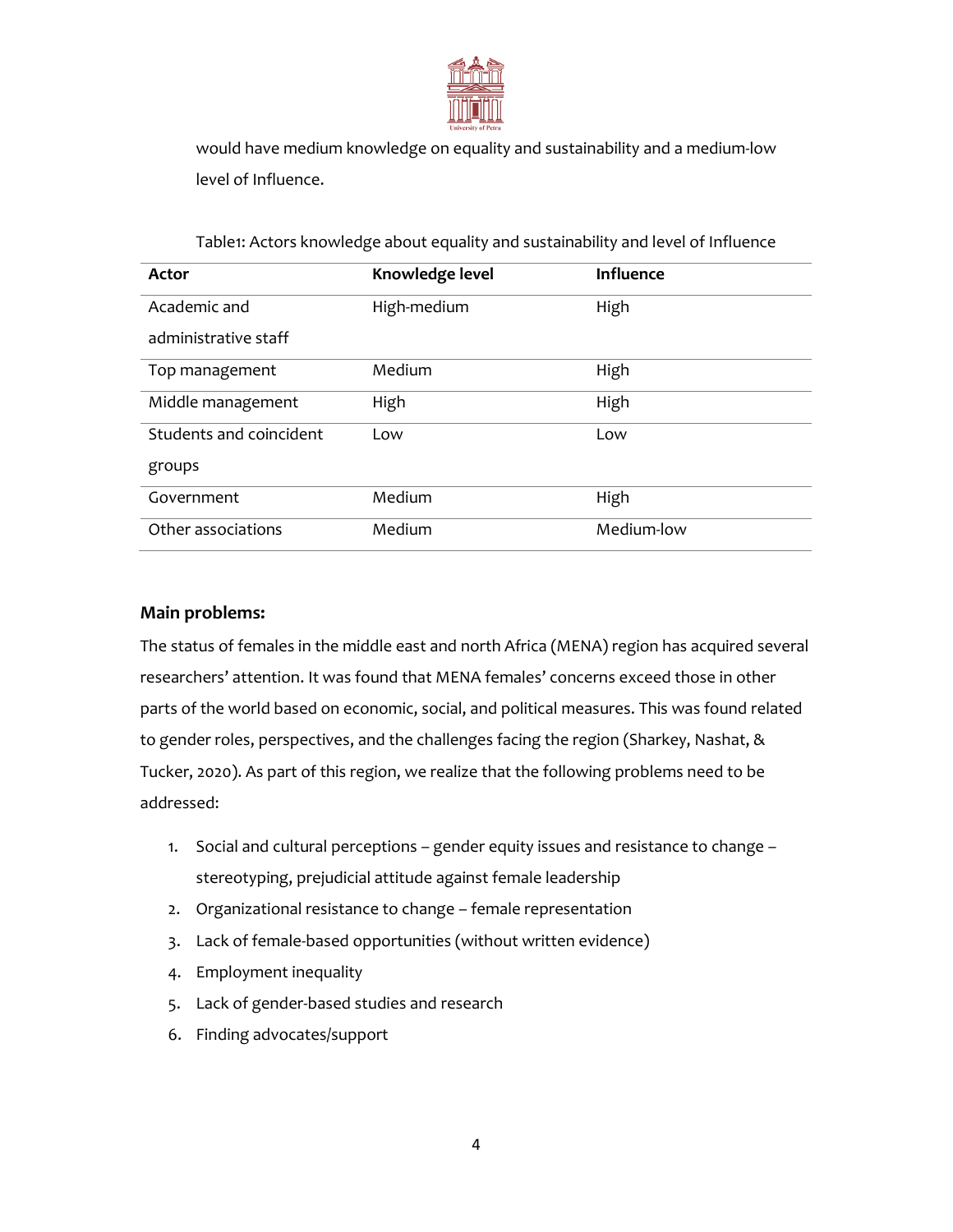

# **The office responsibilities**

Our office would promote gender equality and females empowerment through the HEI community, manages a portfolio of ongoing agenda of training sessions, and leads the development of a program to disseminate knowledge about gender equality in Jordan. Therefore, our responsibilities would be:

- 1. Organizational and society culture: make sessions, success stories.
- 2. Fair and transparent procedure for selecting institutional leaders and decisionmakers.
- 3. Fair and transparent procedure for recruitment.
- 4. Integration of the gender dimension into research and teaching content.
- 5. Link females in the university community with successful female leaders at the national and international levels.

### **Our main objective:**

 To achieve gender equality and empower female role-model and leadership in the HEI and society

# **Specific objectives:**

- 1. Become a Jordanian leading initiative to educate and empower women and support engagement for gender equality
- 2. Identify females with leadership qualifications and utilize them to spread experience and knowledge among peers
- 3. Consolidate female respect and gender equity notions among society
- 4. Develop programs and establish an alliance with advocates to enrich females' mental capacity, financial potency, and emotional stability; and broaden their comfort zones.
- 5. Enhance female awareness of their constitutional rights and duties
- 6. Establish a database on UOP equality studies and progression
- 7. Encourage and support female entrepreneurial and innovative attributes across the HEI and the society.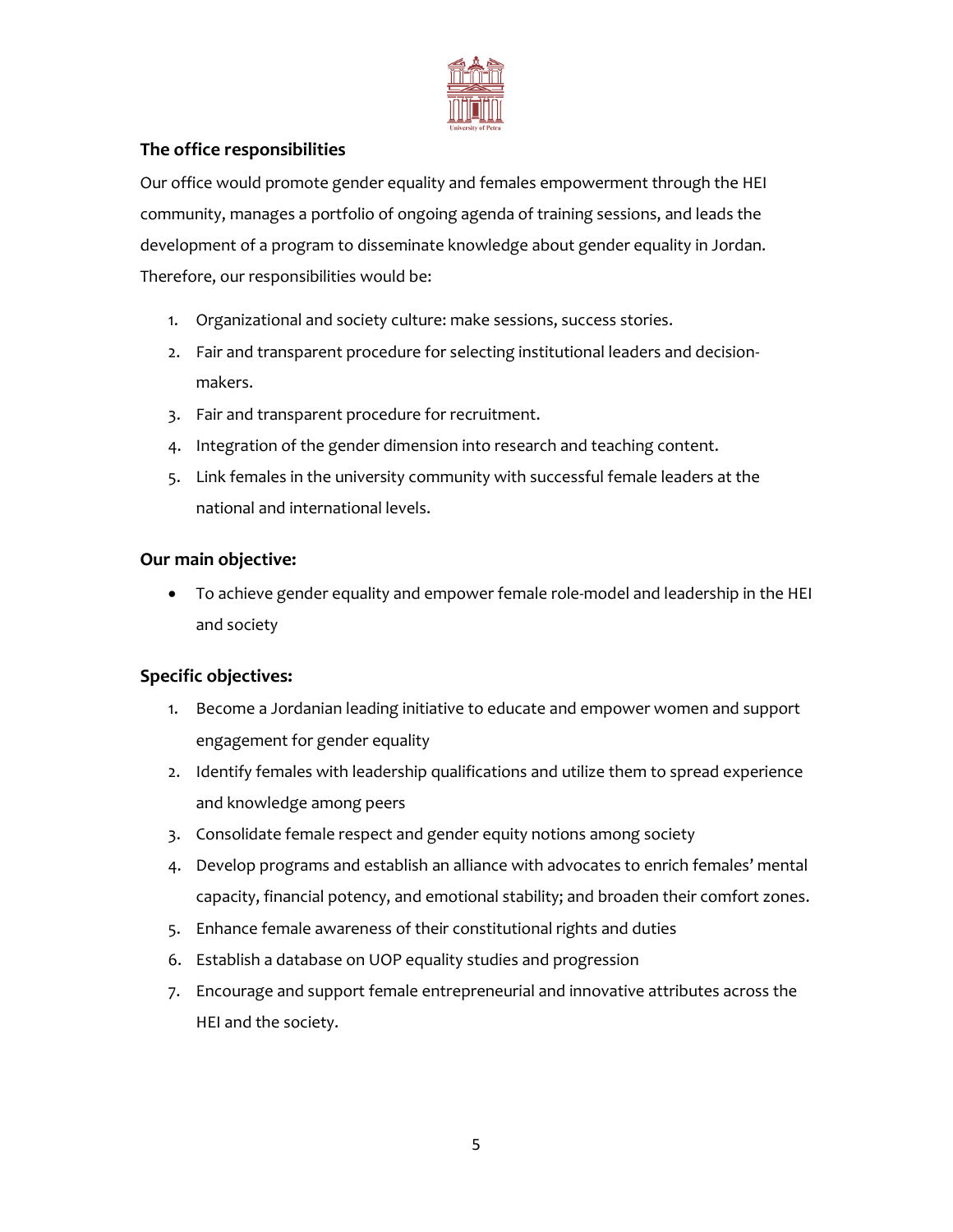

# **Expected Results:**

May be this section is the one we need to go over quickly and to see if our methods of measurement is ok

For each specific objective, multiple actions and measurements tools are proposed respectively as specified below:

- 1. The first specific objective can be accomplished by establishing an office to educate and empower women and support engagement for gender equality. This would embody multiple actions including training workshops, seminars, and inviting speakers. Measured through counting the number of attendees, participants, guests, as well as speakers.
- 2. The second specific objective can be achieved through multiple actions such as observing, monitoring, and documenting female leaders/decision-makers in the HEI and community and inviting them for talks. It can be measured by exploring the selected female achievements, number of individuals who benefit from their experience, number of female leaders/decision-makers who support our office, the sessions attendees' assessment/feedback, and quality measures.
- 3. Our third specific objective can be achieved through multiple actions such as supporting females in the HEI and society by offering training, focus groups, and seminars. It can be measured by providing reports about the number of attendees, trainers/Orators, starting initiatives, number of job vacancies opening for females, female contribution to the national/HEI income, and number of female innovator/entrepreneurs.
- 4. The fourth specific objective can be achieved through multiple actions including conducting training sessions/inviting Orators to talk about vital topics, such as:
	- a. Latest trends, building a strong and stable relationship with people, supporting innovation, and adapting quickly to change.
	- b. Job offering and business partnership and their importance in establishing an independent financial entity and support women startups
	- c. Broaden female comfort zones.

These actions can be measured by: